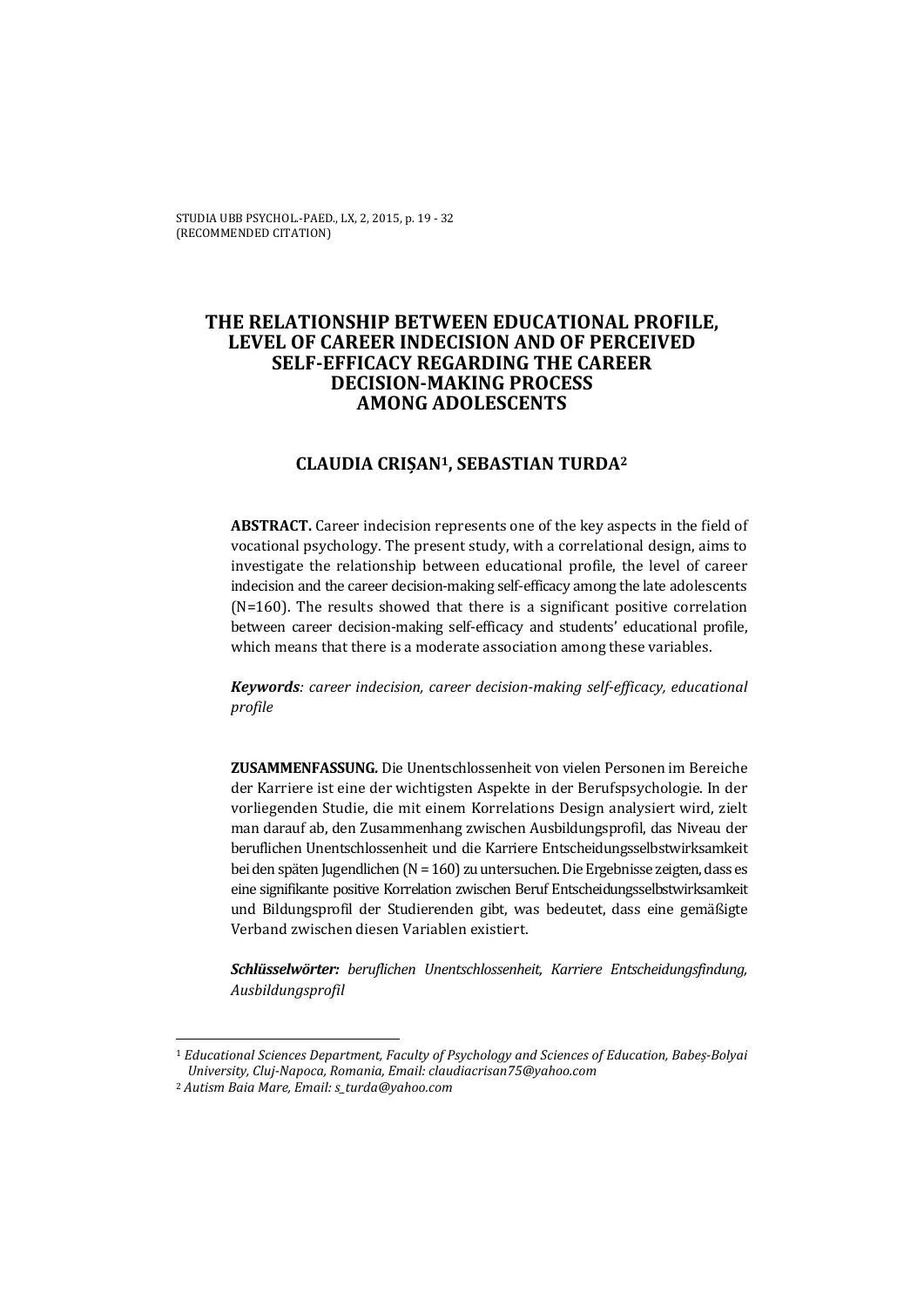### **Background**

The transition from secondary school to tertiary level of education on the job market requires adolescents to make important decisions regards career choices. Restrictions regarding alternatives or options can lead to career indecision, which often is associated with anxiety, depression, lower life satisfaction and maladjustment (Creed, Prideaux & Patton, 2005). The process of career exploration and decision making can be a particularly stressful time in an adolescent's life and sometimes the adolescents have to recourse to coping mechanisms such as placing the responsibility for making a career decision onto others and may even delay or avoid making a choice, which could ultimately lead to a less than optimal decision (Gati & Saka, 2001).

Career indecision represents one of the major issues in the field of vocational psychology (Brown & Rector, 2008; Savickas, 2006). This concept began to be increasingly studied as a result of increased personnel fluctuation rate, job transitions and the behavior that adolescents frequently adopt (Fouad & Bynner, 2008). Therefore, career indecision has been defined as the inability to make decisions in various contexts and situations (Gaffner & Hazler, 2002; Patalano & Wengrovitz, 2006; Di Fabio & Palazzeschi, 2012), respectively to face up the challenges that involve defining in a realistic way the vocational direction (Gati, Krausz & Osipow, 1996). Literature review has shown that some personality traits and some emotional aspects play a significant role in explaining the career decision-making difficulties (Brown & Rector, 2008; Saka & Kelly, 2008, Di Fabio & Palazzeschi, 2009). Moreover, indecisiveness has been associated with individual characteristics such as low self-esteem (Ferrari, 1991, Germeijs & De Boeck, 2002), perfectionism (Frost & Shows, 1993; Gayton et al., 1994), emotional instability (Tokar, Fischer & Subich, 1998), anxiety (Fuqua, Newman & Seaworth, 1988, Tokar, Fischer & Subich, 1998), depression (Saunders, Peterson, Sampson & Reardon, 2000) or fear of commitment (Leong & Chervinko, 1996; Page, Bruch & Haase, 2008). Additionally, Guay et al. (2003) shown in their study that self-efficacy and autonomy toward career decisionmaking have a significant direct impact on career indecision, a conclusion supported by Brown & Rector (2008). Also, White and Tracey (2010) consider that self-knowledge has an important source for career decision-making process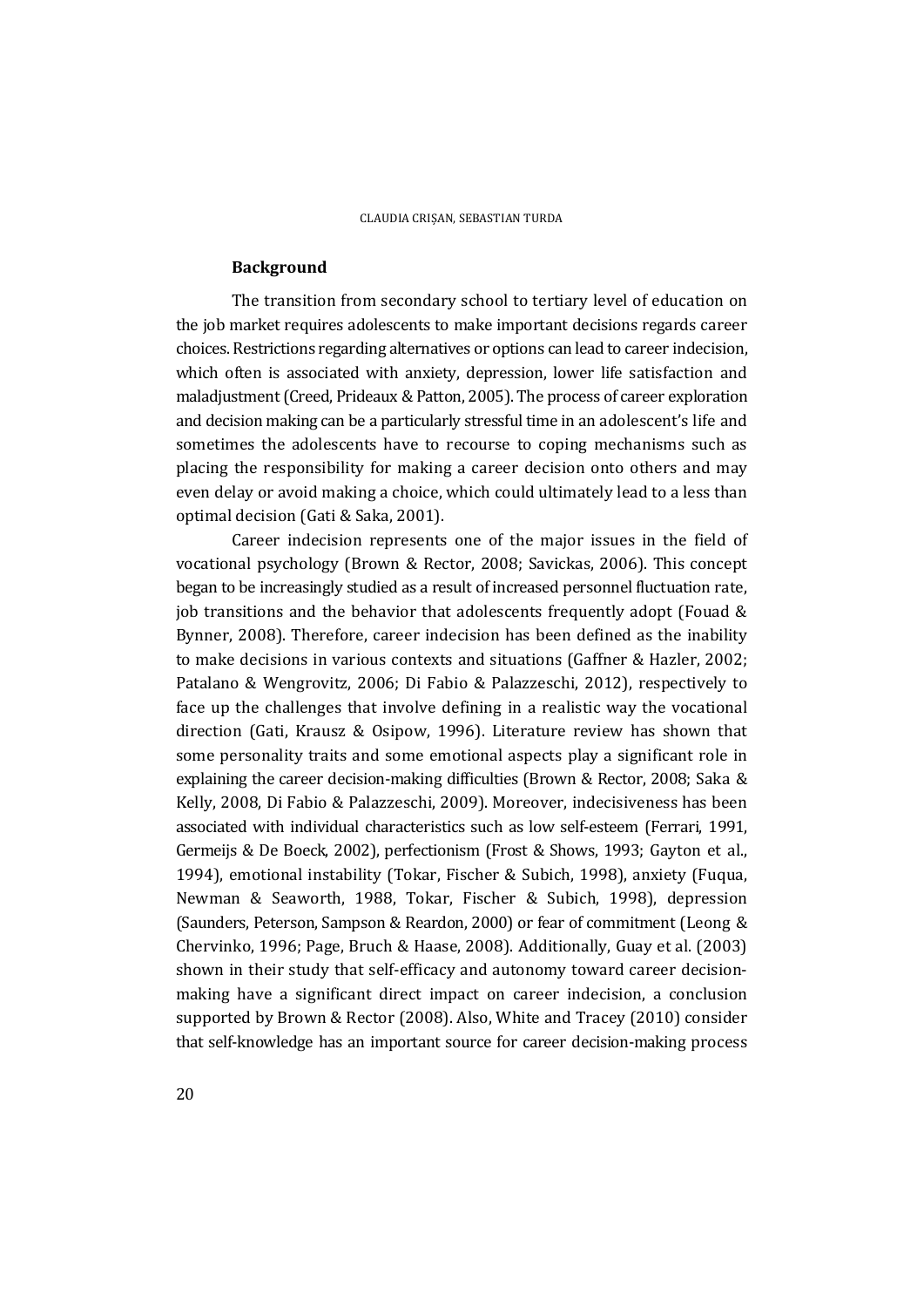because in their study the researchers identified a relationship between authenticity and career indecision. Based on their study result, they found that individuals who scored higher on the authenticity measure were less indecisive about their career and were less likely to lack goal orientation, while individuals with low scores on the authenticity measure developed a high level of career indecision, were anxious, had an external locus of control and experienced difficulties in their belief about their problem solving ability.

According to Bandura (1997), the judgments regarding the self-perceived capacity or self-efficacy influence the situations an individual choses to get involved into, the behaviors people choose to engage in and how much they persevere in their efforts in the face of obstacles and challenges and emotional reactions while anticipating or involving in a situation (for example: the level of stress or anxiety). Thus, self-efficacy refers to an individual's belief in his or her capacity to execute specific behaviors necessary to produce specific performance attainments and beliefs about self-efficacy influences the way of thinking, motivation, performance and individual's emotional activation (Opre & Boroș, 2006).

Career decision-making self-efficacy denotes individual's degree of confidence that he can successfully engage in tasks associated with making a career choice and commit to a career (Taylor & Betz, 1983). Individuals with a high level of career decision-making self-efficacy prefer decisions that are more challenging and complex and are more motivated to seek as much information when they are involved in the decision-making process. Since the emergence of career decision-making self-efficacy concept, a number of studies have demonstrated its importance in the study of career development. For example, several studies have found positive relationships between career decision-making self-efficacy and: vocational identity (Gushue, Scanlan, Pantzer & Clarke, 2006), career exploration (Blustein, 1989), occupational self-efficacy (Taylor & Popma, 1990), career decision-making attitudes (Luzzo, 1993), self-esteem (Robbins, 1985) and preference for growth in one's career (Gianakos, 2001). Conversely, other studies have demonstrated negative relationships between career decision-making self-efficacy and: career indecision (Lopez & Ann-Yi, 2006; Taylor & Betz, 1983; Taylor & Popma, 1990), isolation from others (Gianakos, 2001) and fear of commitment (Wolfe & Betz, 2004).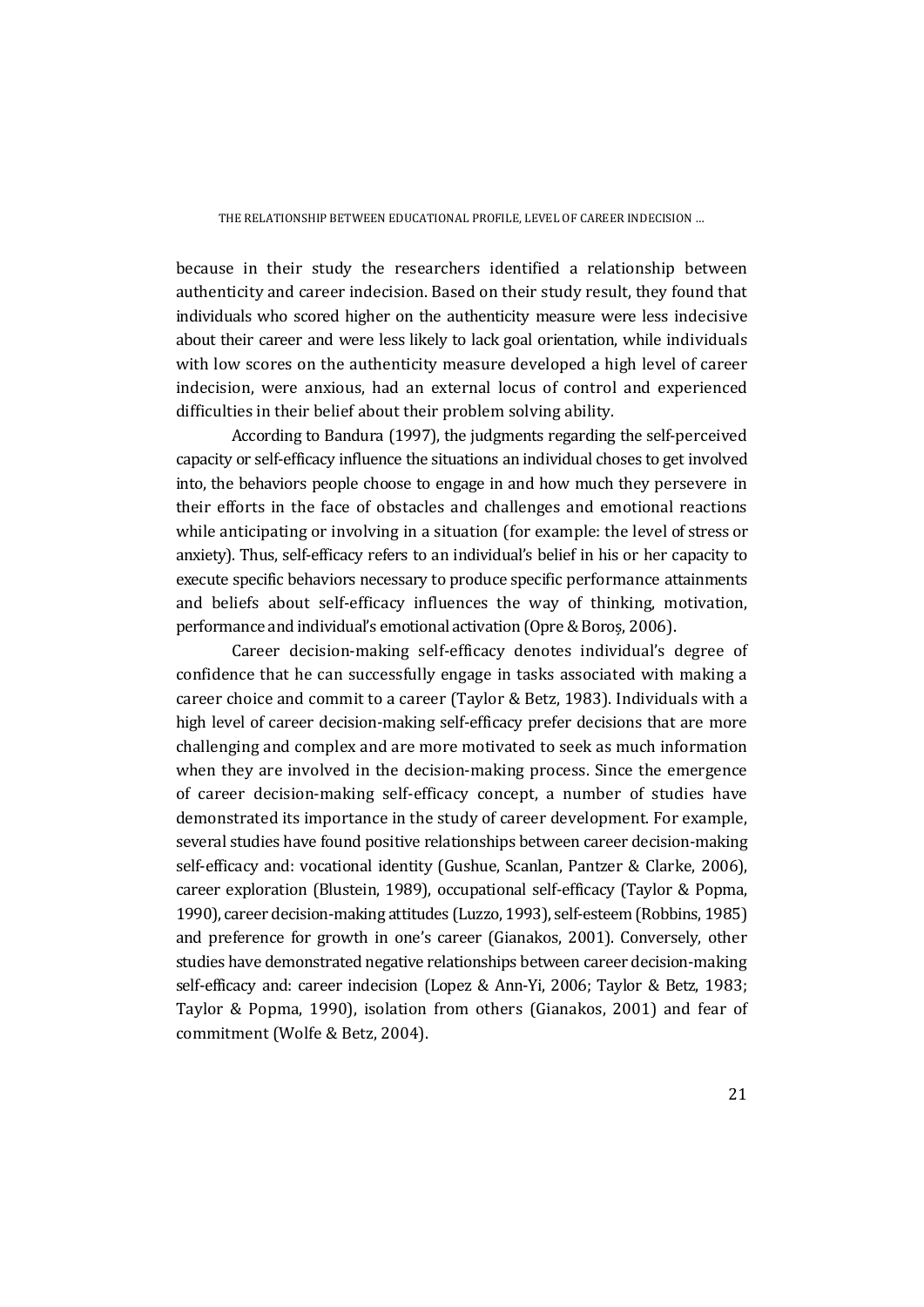Other studies, such as those made by Betz & Hackett (1983) and Hackett et al. (1981) support the existence of gender differences regarding career decision-making self-efficacy, especially concerning the search related to following a certain professional path that has proven to be more dominant to adolescents. Mostly, male adolescents feel efficacious toward careers in science and technology whereas female adolescents feel more efficacious toward careers traditionally held by them (Bandura, 1997; Betz & Hackett, 1981). In a study realised by Marlino & Wilson (2003), they have found that while male and female adolescents have comparable levels of self- confidence, there are important differences in key areas; specifically, girls have reported lower confidence levels than boys in areas related to math, finance, decision making and problem solving, but they have significantly better results in planning and gathering information about career which they wish to follow, as Gianakos (2001) concludes in his study.

In a longitudinal study realised by Perțe (2013) using a sample of 554 high school students, in twelve grade, belonging to the following educational profile: philology, mathematics-computer programming profile, social sciences, nature science and technical profile (library tehnicians), she has identified significant differences regarding career decision-making difficulties among different educational profiles, but as a result of the decreased effect caused by a high statistical power, the author suspended acting upon these differences. Also, the same study shown significant differences concerning decision difficulties due to lack of information about the specializations followed by students. According to the results of the post-hoc tests, it was found there was a tendency in students from natural science profile showing a higher level of difficulty in comparison with the students from social science profile. However, in relation to career decision-making self-efficacy, the author did not find significant differences regarding the educational profile.

Based on research findings, the purpose of the present study is to identify whether there is a difference between participants' educational profile, career indecision and career decision-making self-efficacy.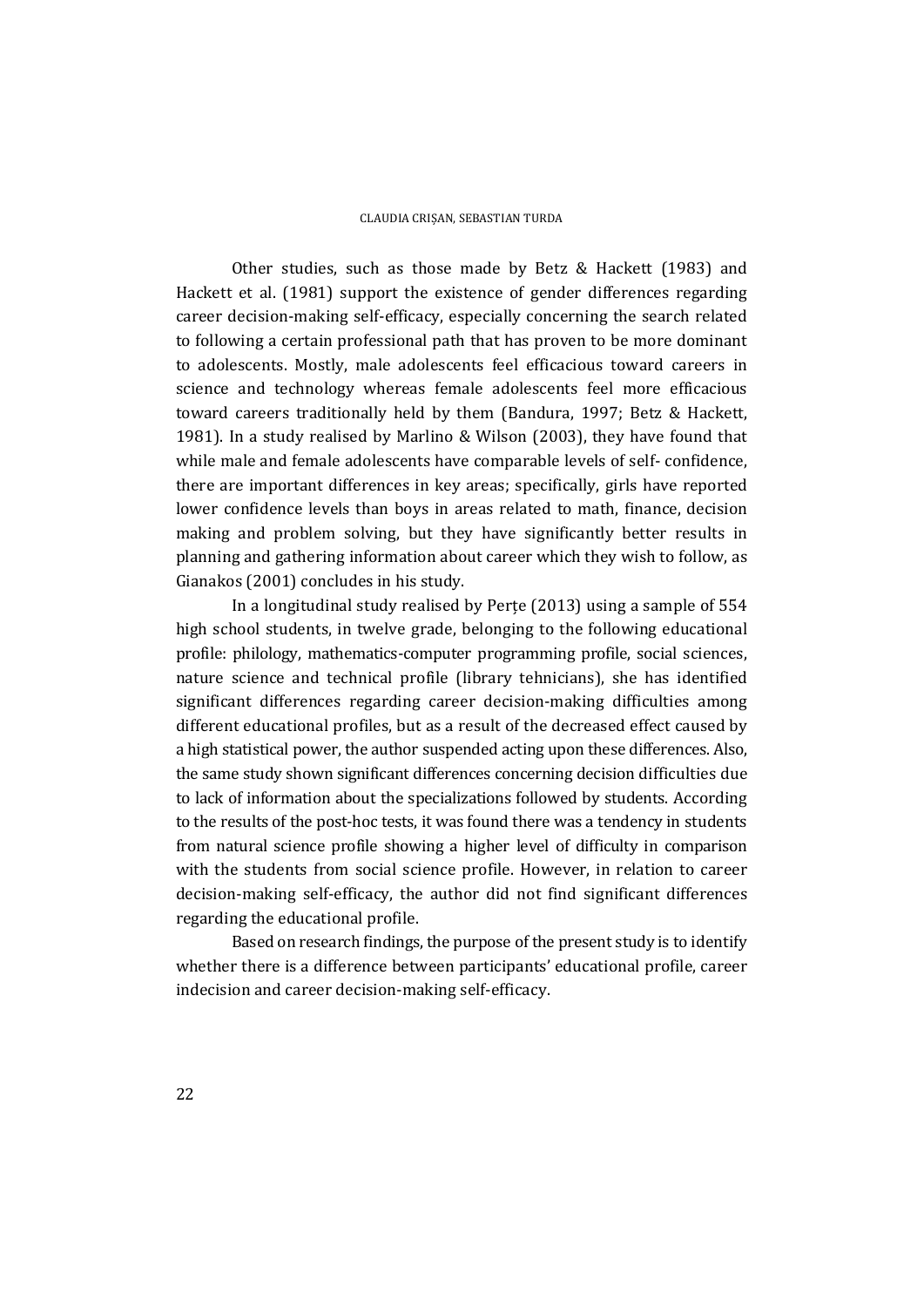### **Method**

#### *Participants*

The present study is based on the participation of 121 students of "Dragoș Vodă" National College from Sighetu-Marmației, Maramureș county. The total number included 57 were boys (47,1%) and 64 girls (52,9%). Their majors were: science profile (42,14%), humanities profile (27,27%) and social studies 37 (30,57%); their age ranged from 16 to 18 years (m=17, SD=0.81). All the participants were in their final high-school year of study.

#### *Measures*

The two variables investigated in this study (career indecision and career decision-making self-efficacy) were measured using the following instruments for data collection:

Vd1- career indecision was measured with Career Decision Difficulties Questionnaire CDDQ (Gati, Krausz & Osipow, 1996)

Vd2.- career decision-making self-efficacy was measured with Career Decision - Making Self-Efficacy- Short Form Scale; CDMSE-SF (Taylor & Betz, 1983).

### *Career Decision Difficulties Questionnaire CDDQ (Gati, Krausz & Osipow, 1996)*

The questionnaire comprises 3 major components of difficulties encountered in career decision-making: lack of readiness, lack of information and inconsistent information. It consists of 34 items which are further divided into 10 subcategories plus 3 additional items; the first additional item requires the participant to specify if he/she has already made a decision regarding future career, the second additional item assesses participant's certainty that he/she has made the right decision and the third additional item, which is presented at the end of the actual questionnaire, assesses participant's perceived level of difficulty regarding future career decision process. Respondents are asked to indicate their level of agreement with these statements on a nine-point scale, ranging from 1 - "Does not describe me", to 9 - "Describes me well".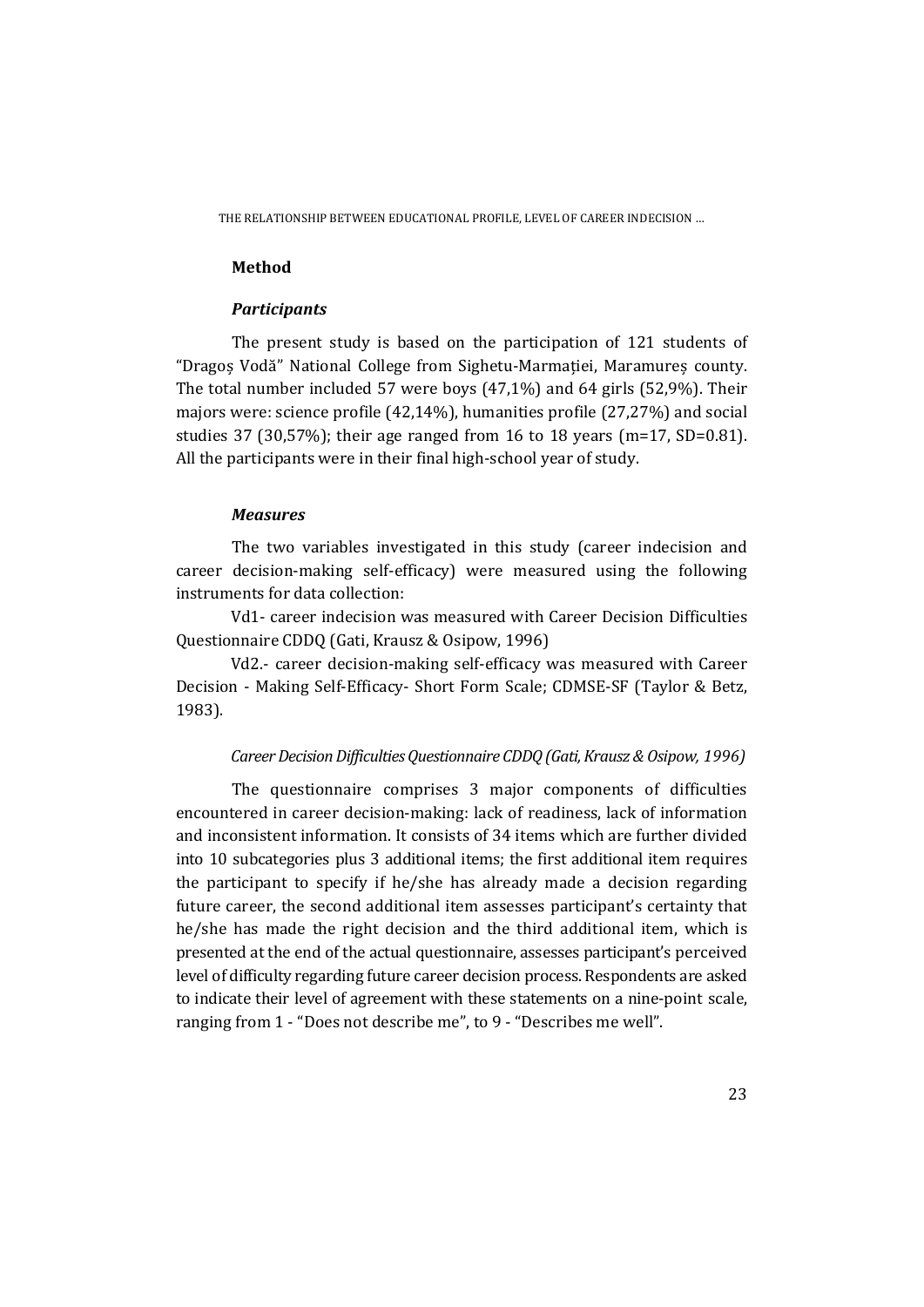The present study is based on the application of *lack of information* and *inconsistent information* subscales. The lack of information subscale includes: lack of knowledge about the steps involved in the process of career decisionmaking; lack of information about self, lack of information about the various occupations and about the ways of obtaining additional information and inconsistent information includes unreliable information, internal and external conflicts.

Gati et al. (1996) reported for the Israeli population an internal consistency reliability coefficient of .95 for the entire questionnaire and .70, .93, .91 for the three categories of difficulties. For the American population, the same researchers obtained an internal consistency reliability coefficient of .95 for the total scale and .63, .95, .89 for the subscales. In general, the internal consistency coefficient have very good values, studies proving the Cronbach coefficient of over .80 (Gati, Osipow & Krausz, 1996; Osipow & Gati, 1998; Gati, Osipow, Krausz & Saka, 2000; Mau, 2001). Gati et al. (1996) reported that the test-retest reliability coefficients of the 3 major components of the career difficulties were .67, .74, .72 and .80 for the entire questionnaire for the Israeli sample.

# *Career Decision-Making Self-Efficacy - Short Form Scale; CDMSE-SF (Taylor & Betz, 1983)*

The scale measures an individual's degree of belief that he or she can successfully complete tasks necessary to making career decisions. The scale consists of five subscales: Self-Appraisal, Occupational Information, Goal Selection, Planning and Problem Solving. Students rate their perceived effectiveness on a 5-point Likert scale (1 = *no confidence at all* to 5 = *complete confidence*).

In our research we focused on the Career Planning subscale, which assesses the level of adolescent's confidence to set long-term, medium and short-time goals regarding their professional and educational directions.

Taylor & Betz, (1983) have reported an internal consistency reliability coefficient (alpha) .83 for the subscales and .94 for the total score.

## *Research design*

The current study had a correlational design, thus the principal purpose was to investigate the relationship between educational profile, career indecision and career decision-making self-efficacy.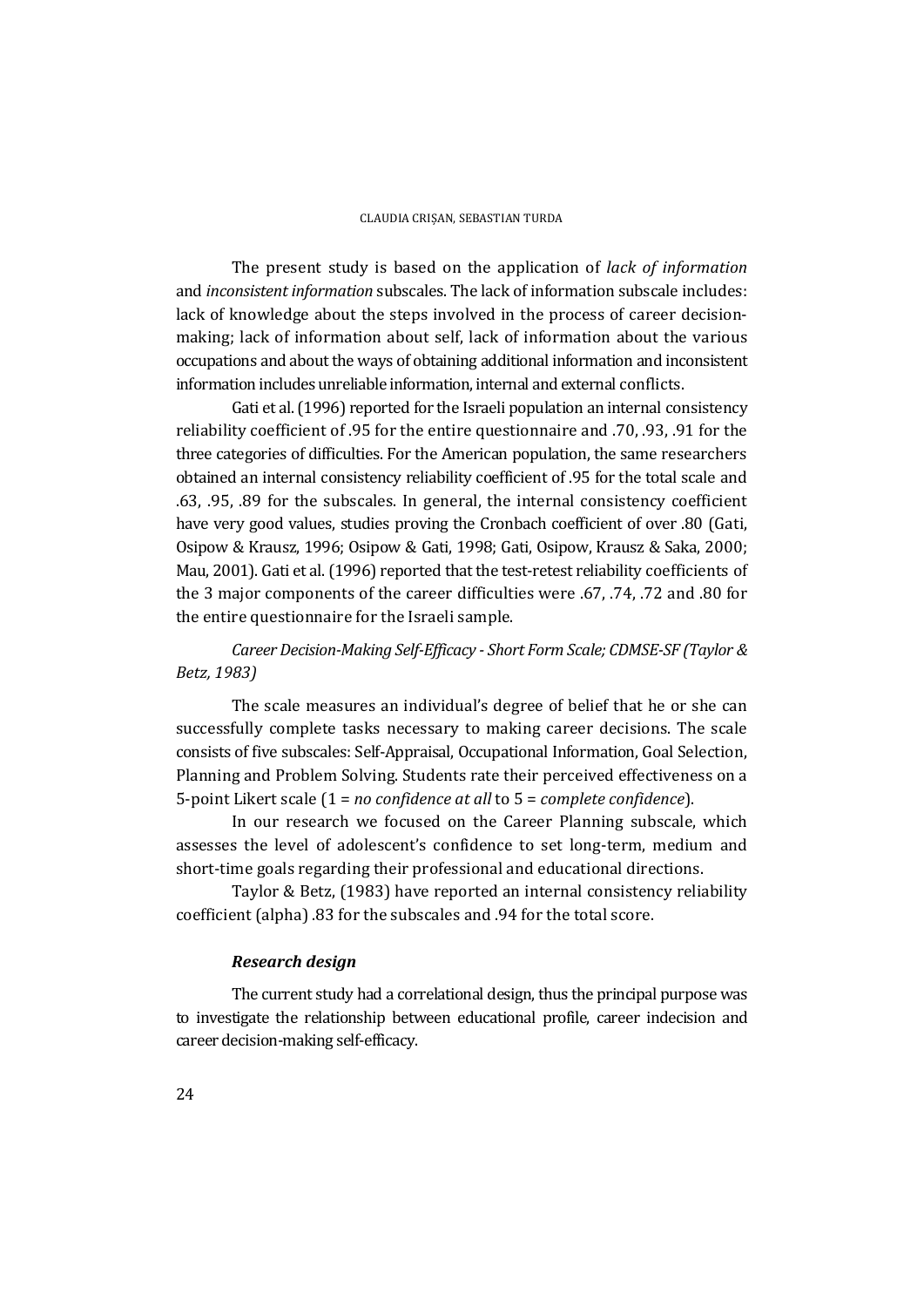## *Procedure*

In the first stage all participants were informed about the purpose of the present investigation and about the instruments used to collect the data. To avoid any measuring error that might have been due to the data collection procedure, all participants were given a collective briefing before questionnaire completion. After this stage ever participant had individually completed the form in a paper-pencil format.

### **Results**

## **Table 1. Kolmogorov-Smirnov Test for data distribution of career indecision variable**

|                                    |                | CDDQ_inconsistent_<br>information | CDDQ_lack_of_<br>information | $CDDQ_$<br>total |
|------------------------------------|----------------|-----------------------------------|------------------------------|------------------|
| l N                                |                | 82                                | 108                          | 121              |
| Normal                             | Mean           | 7,2317                            | 9,3889                       | 15,7107          |
| Parameters <sup>a,b</sup>          | Std. Deviation | 2,61193                           | 2,44121                      | 5,99088          |
| Most Extreme<br><b>Differences</b> | Absolute       | ,250                              | ,414                         | ,188             |
|                                    | Positive       | ,145                              | ,197                         | ,147             |
|                                    | Negative       | $-250$                            | $-414$                       | $-188$           |
| Kolmogorov-Smirnov Z               |                | 2,262                             | 4,299                        | 2,066            |
| Asymp. Sig. (2-tailed)             |                | ,000                              | ,000                         | ,000             |

### **One-Sample Kolmogorov-Smirnov Test**

a. Test distribution is Normal.

b. Calculated from data.

## **Table 2. Kolmogorov-Smirnov Test for data distribution of career decision-making self-efficacy variable**

#### **One-Sample Kolmogorov-Smirnov Test**

|                           |                | Self-efficacy_Career_Planning | Self-efficacy_total |
|---------------------------|----------------|-------------------------------|---------------------|
| l N                       |                | 80                            | 28                  |
| Normal                    | Mean           | 7.4250                        | 16,7857             |
| Parameters <sup>a,b</sup> | Std. Deviation | 3,25994                       | 7.99239             |
| Most Extreme              | Absolute       | .286                          | 243                 |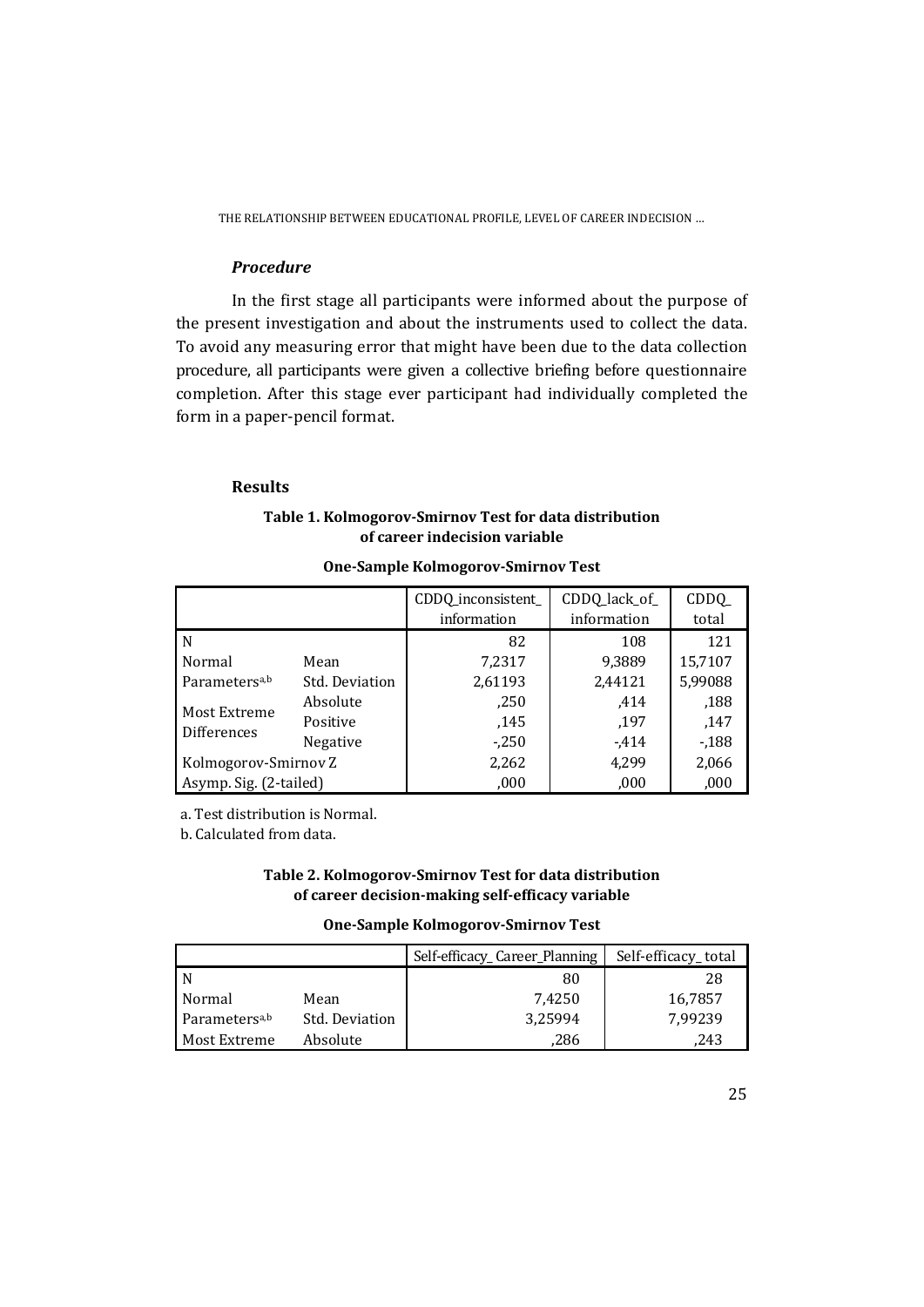|                        |                 | Self-efficacy_Career_Planning | Self-efficacy_total |
|------------------------|-----------------|-------------------------------|---------------------|
| <b>Differences</b>     | Positive        | .215                          | .152                |
|                        | <b>Negative</b> | $-286$                        | - 243               |
| Kolmogorov-Smirnov Z   |                 | 2,554                         | 1,285               |
| Asymp. Sig. (2-tailed) |                 | 000                           | 073                 |

a. Test distribution is Normal.

b. Calculated from data.

We noticed that K-S test results for measured variables are statistically insignificant: career indecision (z=2,066; p<0, 01) and career decision-making self-efficacy (z=1,285; p<0, 05); therefore the distribution of these variables did not differ from a normal distribution.

# **Table 3. Descriptive indicators for indecision career by gender and participants' educational profile**

### **Case Summaries**

CDDQ\_Total

| gender          | educational<br>profile | N   | Mean    | Median  | Std. Error<br>of Mean |
|-----------------|------------------------|-----|---------|---------|-----------------------|
|                 | science                | 27  | 16,7037 | 18,0000 | ,99688                |
| Male students   | humanity               | 10  | 14,4000 | 16,0000 | 2,37206               |
|                 | social                 | 20  | 16,5000 | 19,0000 | 1,27010               |
|                 | Total                  | 57  | 16,2281 | 18,0000 | ,76295                |
|                 | science                | 24  | 15,1667 | 19,0000 | 1,29753               |
| Female students | humanity               | 23  | 15,7391 | 17,0000 | 1,21131               |
|                 | social                 | 17  | 14,7059 | 17,0000 | 1,64666               |
|                 | Total                  | 64  | 15,2500 | 17,5000 | ,77472                |
|                 | science                | 51  | 15,9804 | 19,0000 | ,80610                |
|                 | humanity               | 33  | 15,3333 | 17,0000 | 1,09291               |
| Total           | social                 | 37  | 15,6757 | 18,0000 | 1,01790               |
|                 | Total                  | 121 | 15,7107 | 18,0000 | ,54463                |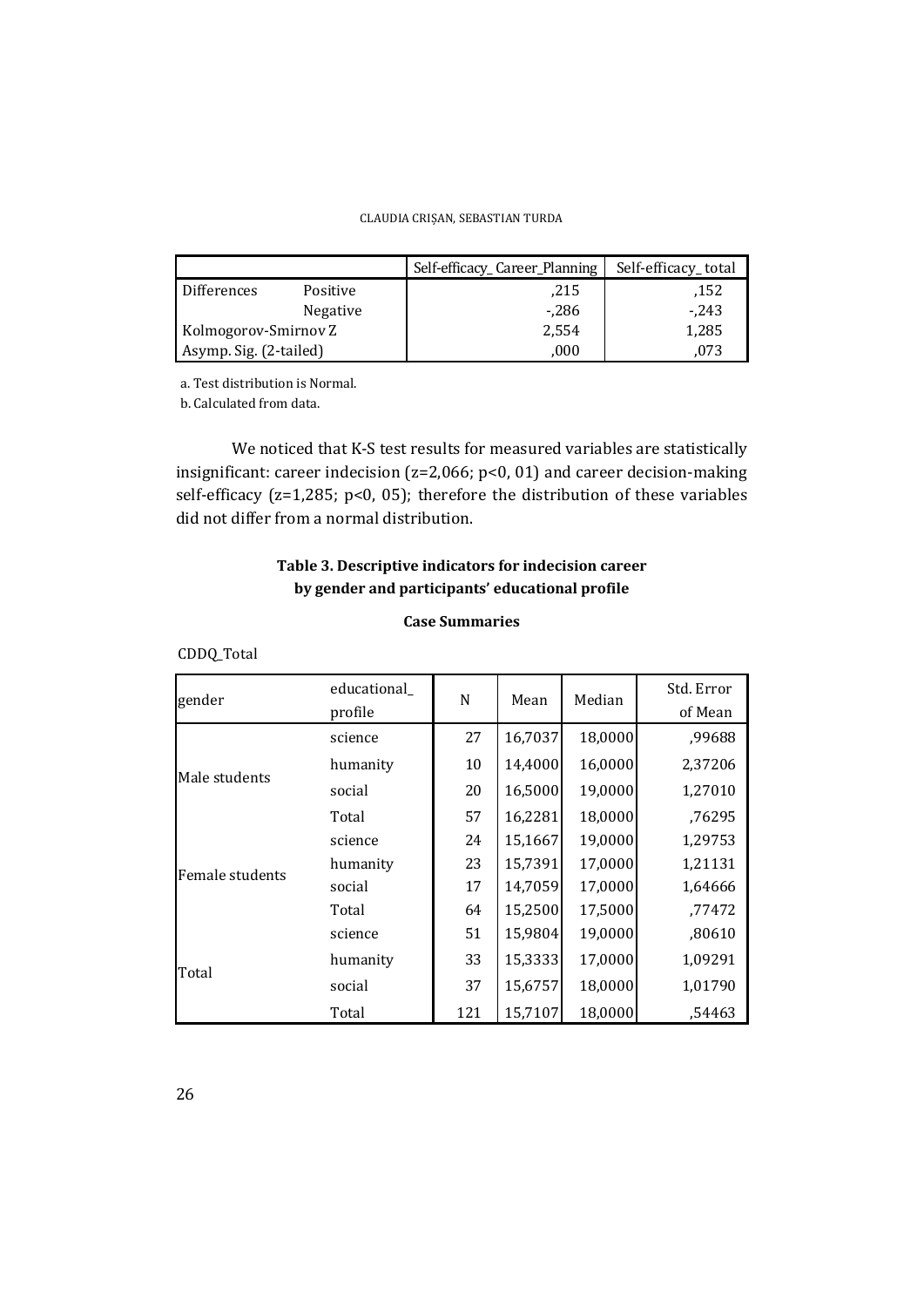THE RELATIONSHIP BETWEEN EDUCATIONAL PROFILE, LEVEL OF CAREER INDECISION …

Analyzing the results shown in Table 3, it can be noticed that there are significant differences regarding the career decision difficulties over the participants' educational profile. Thus, the high level of indecision is found to be among boys with a science profile (M=16,70, SD=0,99) and social studies  $(M=16,50; SD=1,27)$ , while among the girls, the indecision level is high for those with a science profile M=15,16; SD=1,29) and humanities profile (M=15,73; SD=1,21).

# **Table 4. Descriptive indicators of career decision-making self-efficacy by gender and participants' educational profile**

| gender          | educational_<br>profile | N              | Mean    | Median          | Std. Error of Mean |
|-----------------|-------------------------|----------------|---------|-----------------|--------------------|
| Male students   | science                 | 6              | 15,8333 | 20,5000         | 4,39254            |
|                 | humanity                | 2              | 16,5000 | 16,5000         | 6,50000            |
|                 | social                  | $\overline{4}$ |         | 15,2500 13,5000 | 3,03795            |
|                 | Total                   | 12             |         | 15,7500 15,5000 | 2,42501            |
| Female students | science                 | 6              | 12,1667 | 11,5000         | 4,02837            |
|                 | humanity                | 6              | 21,3333 | 22,5000         | 1,70620            |
|                 | social                  | 4              | 20,0000 | 20,0000         | 2,38048            |
|                 | Total                   | 16             |         | 17,5625 22,0000 | 1,96420            |
| Total           | science                 | 12             | 14,0000 | 16,5000         | 2,89461            |
|                 | humanity                | 8              | 20,1250 | 22,5000         | 1,92203            |
|                 | social                  | 8              | 17,6250 | 16,0000         | 1,99944            |
|                 | Total                   | 28             | 16,7857 | 19,5000         | 1,51042            |

**Case Summaries** 

CDMSE-SF\_total

Regarding career decision-making self-efficacy variable, we can say that there are differences among the measured variable, participants' identity and participants' educational profile. Therefore, the boys belonging to a science profile (M=15,83; SD=4,39), and social studies (M=15,25; SD=3,03) had low level of career decision-making self-efficacy compared to girls belonging to a science profile (M=12,16; SD=4,02) and social studies (M=20, SD=2,38).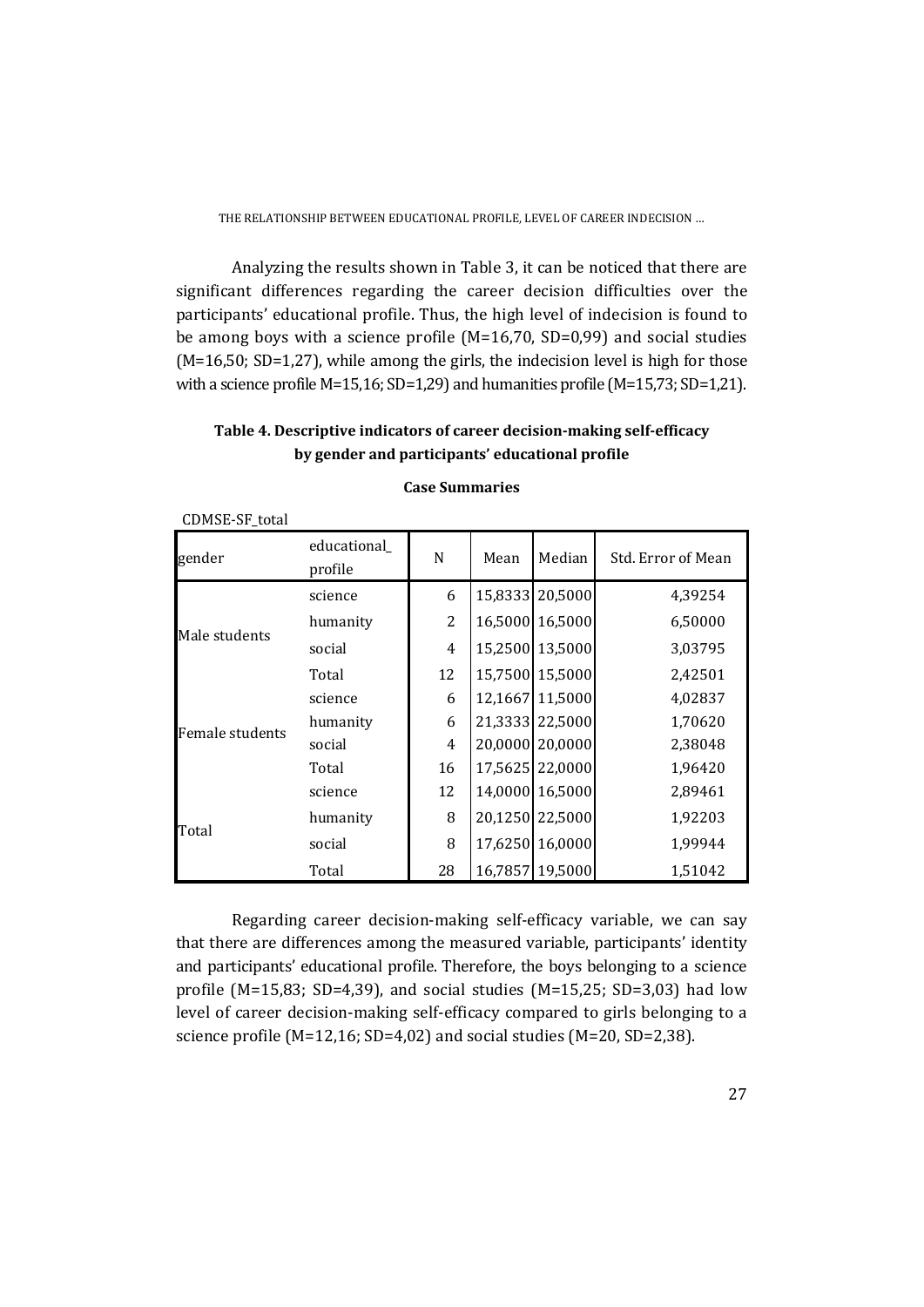In order to test the existence of a relationship between variables, we used the Pearson correlation coefficient because the conditions of employing it were met` (both variables are quantitative and the distribution is normal).

# **Table 5. The correlation between decision-making self-efficacy and participants' educational profile**

|                                     |                     | CDMSE-SF_total | Educational_profile |
|-------------------------------------|---------------------|----------------|---------------------|
| CDMSE-SF_total                      | Pearson Correlation |                | ,219                |
|                                     | Sig. (2-tailed)     |                | ,262                |
|                                     | N                   | 28             | 28                  |
| Educational_profile Sig. (2-tailed) | Pearson Correlation | ,219           |                     |
|                                     |                     | ,262           |                     |
|                                     | N                   | 28             | 160                 |

### **Correlations**

After calculating the r Pearson correlation coefficient we noticed that there is a significant positive correlation between career decision-making selfefficacy and educational profile  $r_{(26)}=0.219$ , p<0,01 (26 represents the degrees of freedom, df=N-2, where N is the number of subjects), which means that there is a moderate association between the two variables, so the hypothesis is confirmed.

### *Discussion*

From the perspective of the reviewed literature, there are few studies discussing the issue of differences between students' educational profile, career indecision and career decision-making self-efficacy. The results of the present study confirm the Perțe (2013) results regarding the existence of differences between educational profile, career indecision and career decision-making self-efficacy. According to the presented data, it was showed that there are significant differences between educational profile, gender and career indecision. However, the male and female students from science profile showed greater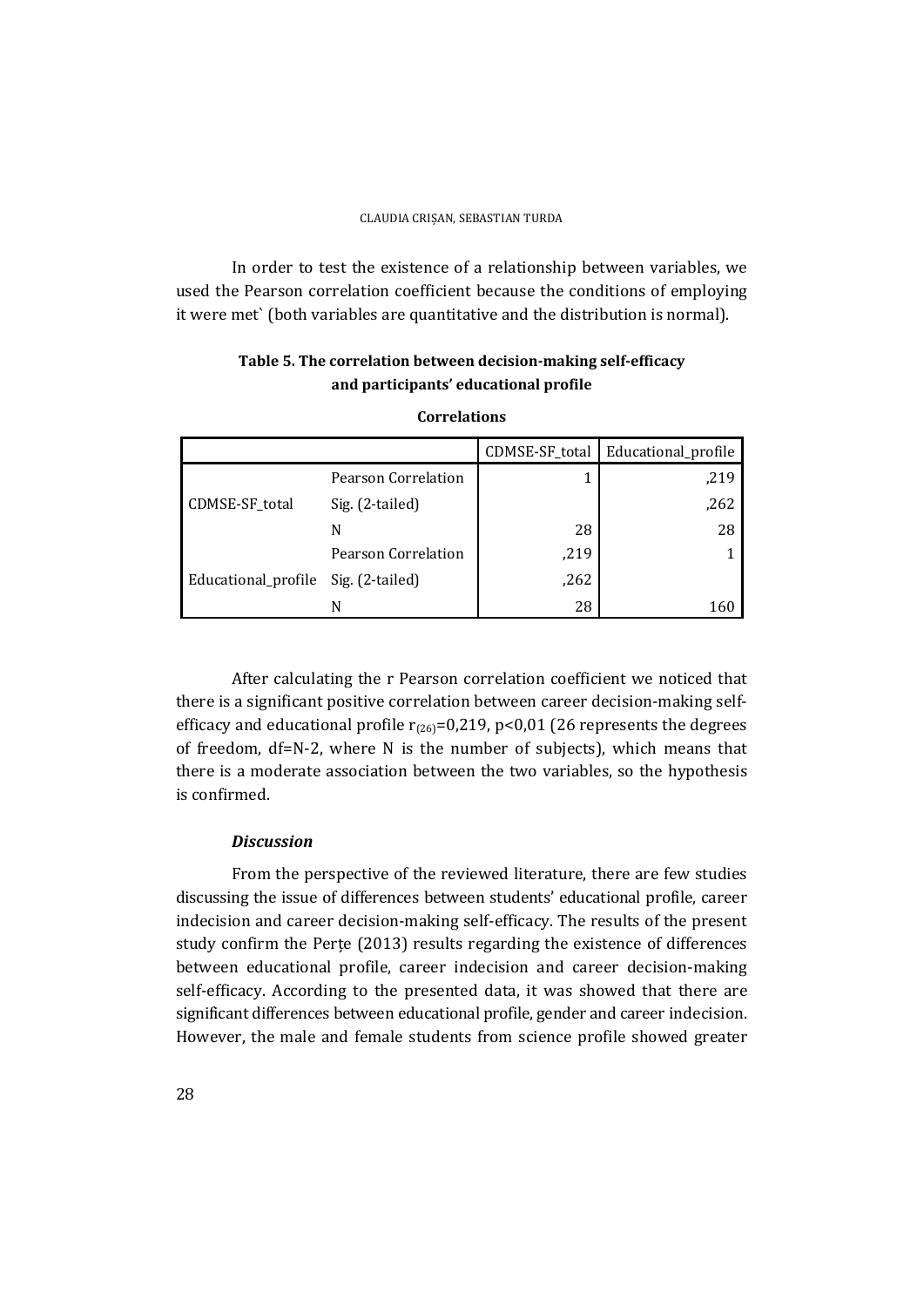career decision difficulties, a fact reported in the case of the male students from social studies and the female students from humanities profile. Also, the results indicate that male students from humanity profile and female students from social studies showed a lower levels of career indecision.

Regarding the second studied variable, career decision-making selfefficacy, the results had indicated the existence of differences between gender and students' educational profile, results which are in contradiction to results obtained by Perțe (2013). According to obtained results we found differences between male adolescents and female adolescents belonging to science profile and social studies, where the male participants indicated a low level of career decision-making self-efficacy. However, there did not appear to be significant differences between male and female participants from humanities profile.

To sum up, the students from science profile indicated a high level of career indecision but in the same time they showed a lower level of career decision-making self-efficacy in comparison to students from humanities profile. Regarding social studies, the study showed that male and female adolescents indicate a lower level of career decision-making self-efficacy but a high level of career indecision have identified only among male adolescents.

## *Limitations of the current study*

One of the limitations of the study consistes in the sample of participants chosen. Adolescents included in the study were students of the same highschool, so the results may not have a high accuracy degree in generalizing the obtained results.

Another limitation of the study is the use of assessment instruments which are not validated and adapted to Romania population, so that their psychometric properties remain unchanged.

The third limitation of the study could be the reintegration in the research of exogenous variables (for example: the parents' educational level) and endogenous variables (e.g. dysfunctional beliefs, personality traits, perfectionism) which could provide a wider picture regarding career decision difficulties of the participants in this study.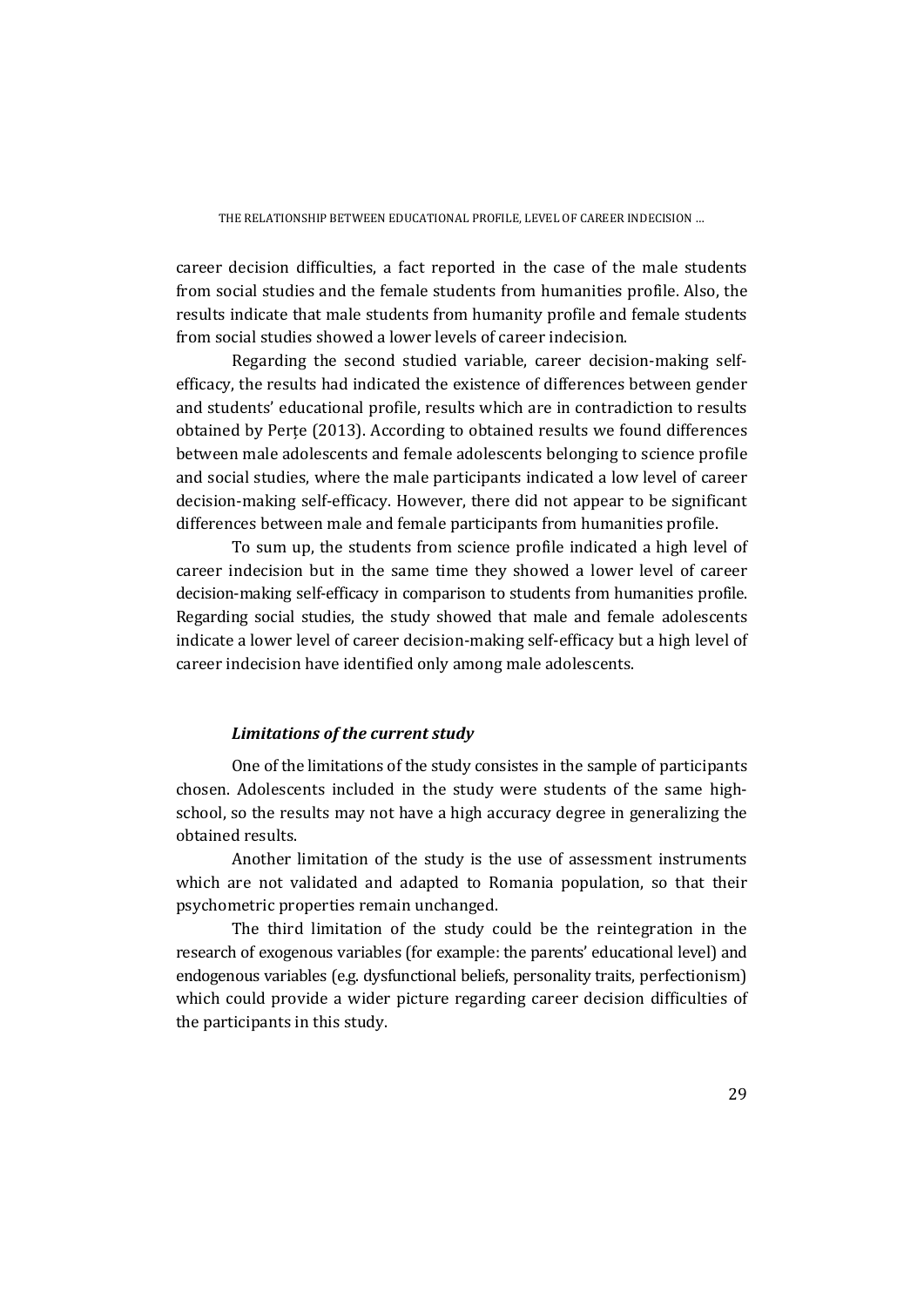#### **REFERENCES**

- Bandura, A. (1997). *Self-efficacy: The exercise of control*. New York: W. H. Freeman and Company.
- Betz, N. & Hackett, G. (1981). The relationship of career-related self-efficacy expectations to perceived career options in college men and women. *Journal of Counseling Psychology*, 28, 399–410.
- Betz, N. E., & Hackett, G. (1983). The relationship of mathematics self-efficacy expectations to the selection of science-based college majors. *Journal of Counseling Psychology*, 23, 329-345.
- Blustein, D. L. (1989). The role of goal instability and career self-efficacy in the career exploration process. *Journal of Vocational Behavior*, 35, 194–203.
- Brown, S. D., & Rector, C. C. (2008). Conceptualizing and diagnosing problems in vocational decision making. In S. D. Brown & R. W. Lent (Eds.), *Handbook of counseling psychology* (pp. 392−407). Hoboken, NJ: John Wiley & Sons, Inc.
- Creed, P. A., Prideaux, L., & Patton, W. (2005). Antecedents and consequences of career decisional states in adolescence. *Journal of Vocational Behavior*, 67, 397-412.
- Di Fabio, A., & Palazzeschi, L. (2009). Emotional intelligence, personality traits and career decision difficulties. *International Journal for Educational and Vocational Guidance*, 9(2), 135-146.
- Ferrari, J. R. (1991). Compulsive procrastination: Some self-reported characteristics. *Psychological reports*, 68(2), 455-458.
- Fouad, N. A., & Bynner, J. (2008). Work transitions. *American Psychologist*, 63, 241– 251.
- Fuqua, D. R., Newman, J. L., & Seaworth, T. B. (1988). Relation of state and trait anxiety to different components of career indecision. *Journal of Counseling Psychology*, 35, 154–158.
- Gaffner, D. C., & Hazler, R. J. (2002). Factors related to indecisiveness and career indecision in undecided college students. *Journal of College Student Development*, 43, 317-326.
- Gati, I. & Saka, N. (2001). High school students' career related decision-making difficulties. *Journal of Counseling and Development*, volum 79, 331-340.
- Gati, I., Krausz, M., & Osipow, S. H. (1996). A taxonomy of difficulties in career decision making. *Journal of counseling psychology*, 43(4), 510-526.
- Gati, I., Osipow, S. H., Krausz, M. & Saka, N. (2000). Validity of the career decisionmaking difficulties questionnaire: Counselees' versus career counselors' perceptions. *Journal of Vocational Behavior*, volum 56, 99-113.
- Gayton, W. F., Clavin, R. H., Clavin, S. L., & Broida, J. (1994). Further validation of the indecisiveness scale. *Psychological Reports*, 75(3f), 1631-1634.
- Germeijs, V., & De Boeck, P. (2002). A measurement scale for indecisiveness and its relationship to career indecision and other types of indecision. *European Journal of Psychological Assessment*, 18, 113–122.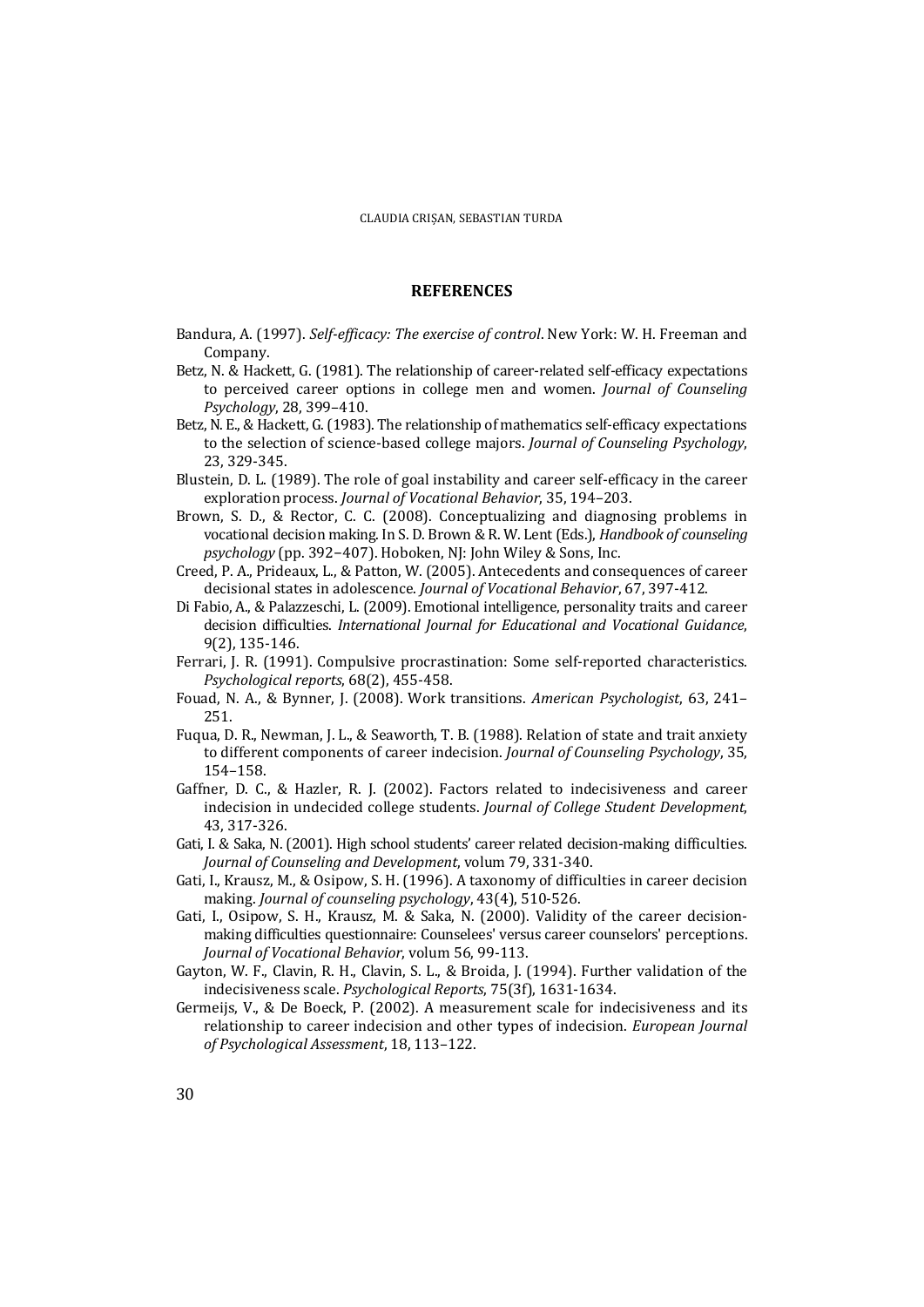THE RELATIONSHIP BETWEEN EDUCATIONAL PROFILE, LEVEL OF CAREER INDECISION …

- Gianakos, I., (2001). Predictors of career decision-making self-efficacy. *Journal of Career Assessment*, 9. 101-116.
- Guay F., Senecal C., Gauthier L, Fernet C. (2003) Predicting Career Indecision: A Self-Determination Theory Perspective, *Journal of Counseling Psychology*, Vol. 50, No. 2, 165–177.
- Gushue, G. V., Scanlan, K. R., Pantzer, K. M., & Clarke, C. P. (2006). The relationship of career decision-making self-efficacy, vocational identity, and career exploration behavior in African American high school students. *Journal of Career Development*, 33(1), 19-28.
- Hackett, G. & Betz, N. (1981). A self-efficacy approach to the career development of women. *Journal of Vocational Behavior*, 18, 326–339.
- Leong, F. T. L., & Chervinko, S. (1996). Construct validity of career indecision: Negative personality traits as predictors of career indecision. *Journal of Career Assessment*, 4, 315–329.
- Lopez, F.G., Ann-Yi, S. (2006). Predictors of Career Indecision in Three Racial/Ethnic Groups of College Women. *Journal of Career Development*, 26, 33-52.
- Luzzo, D. A. (1993). Value of career-decision-making self-efficacy in predicting careerdecision-making attitudes and skills. *Journal of Counseling Psychology*, 40(2), 194- 199.
- Marlino, D. & Wilson, F. (2003). Teen girls on business: Are they being empowered? Boston and Chicago: Simmons School of Management and The Committee of 200. *Topline Findings*, Oct. 2003.
- Mau, W. C. (2001). Assessing career decision-making difficulties: A cross-cultural study. *Journal of Career Assessment*, 9(4), 353-364.
- Opre, A., & Boroș, S. (2006). *Personalitatea în abordările psihologiei contemporane*. Cluj-Napoca: Editura ASCR.
- Osipow, S. H., & Gati, I. (1998). Construct and concurrent validity of the Career Decision-Making Difficulties Questionnaire. *Journal of Career Assessment*, 6, 347-364.
- Page J., Bruch M., & Haase R., (2008). Role of perfectionism and Five Factor Model traits in career indecision. *Personality and Individual Differences* 45 (8):811-815.
- Patalano, A. L., & Wengrovitz, S. M. (2006). Cross-cultural exploration of the Indecisiveness Scale: A comparison of Chinese and American men and women. *Personality and Individual Differences*, 41(5), 813-824.
- Perțe A. M., (2013), *Surse ale indeciziei în carieră* , Teza de doctorat, UBB, Cluj-Napoca.
- Robbins, S. B. (1985). Validity estimates for the career decision-making self-efficacy. *Measurement and Evaluation in Counseling and Development*, 18, 64–71.
- Saka, N., Gati, I., & Kelly, K. R. (2008). Emotional and personality-related aspects of career-decision-making difficulties. *Journal of Career Assessment*. 16, 403-424.
- Saunders, D. E., Peterson, G. W., Sampson, J. E, & Reardon, R. C. (2000). Relation of depression and dysfunctional career thinking to career indecision. *Journal of Vocational Behavior*, 56, 288-298.
- Savickas, M. L. (2006). Career construction theory. *In Proceedings of the 15 th Annual Careers Conference.*